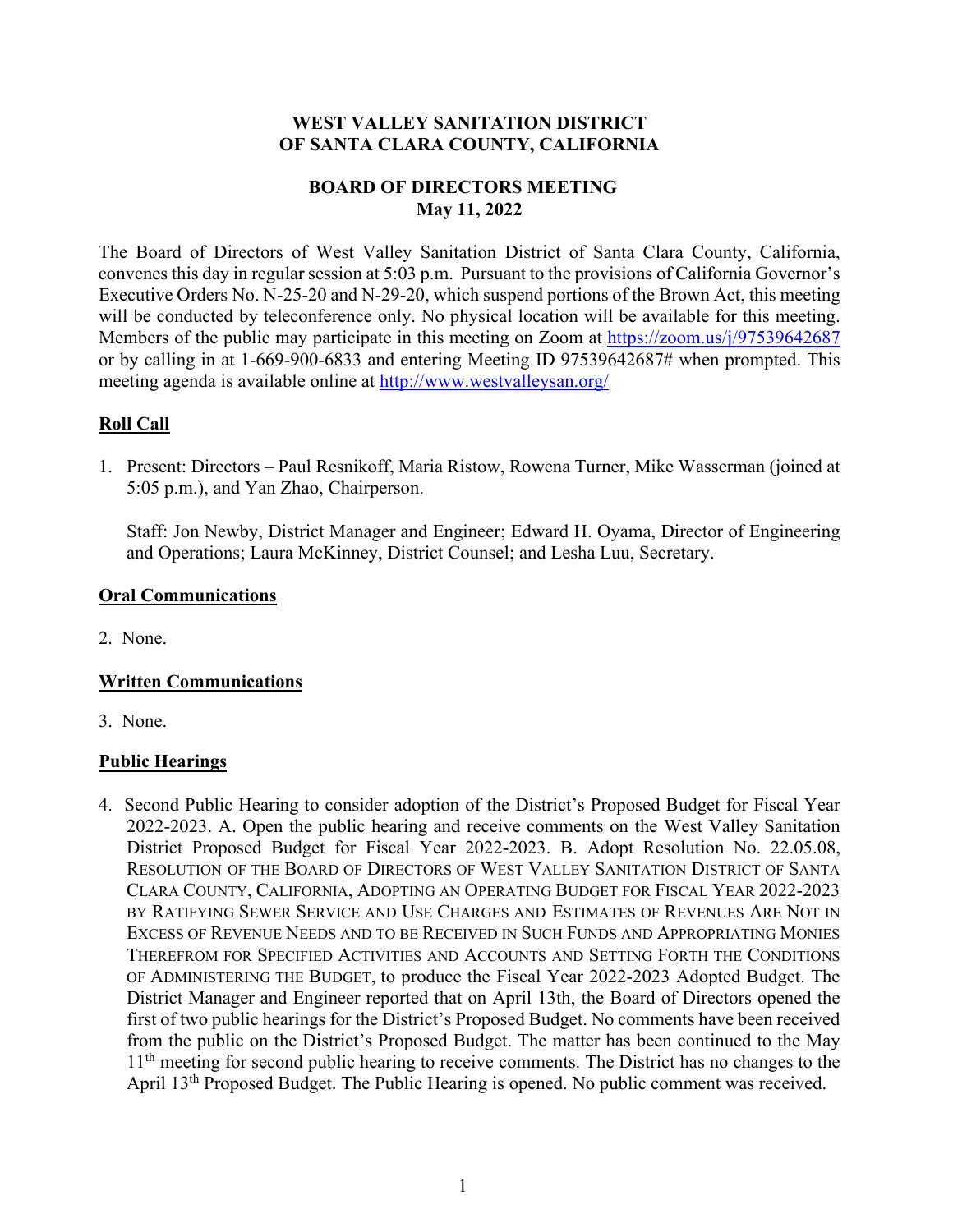### **WEST VALLEY SANITATION DISTRICT OF SANTA CLARA COUNTY, CALIFORNIA**

### **BOARD OF DIRECTORS MEETING May 11, 2022**

Motion by/Second by: Wasserman/Resnikoff to close the public hearing and adopt Resolution 22.05.08, adopting the Operating Budget for Fiscal Year 2022-2023. Motion passed by the following vote:

 AYES: Resnikoff, Ristow, Turner, Wasserman, and Zhao. NOES: None ABSENT: None

#### **Unfinished Business**

5. None.

**Consent Calendar** (Items to be taken in one motion)

- 6. Previous meeting minutes. Approve the minutes for the Regular Board of Directors Meeting April 13, 2022.
- 7. Investment Report. Approve the report on commingled funds invested by the County of Santa Clara for West Valley Sanitation District, as of March 31, 2022.
- 8. Consolidated Income and Expense Statement. Approve the Consolidated Income and Expense Statement for the period ended March 31, 2022.
- 9. Payment of invoices. Approve the payment of invoices for April 14, 2022 to May 11, 2022.
- 10. Reauthorize virtual meeting. Adopt Resolution No. 22.05.09, A RESOLUTION OF THE BOARD OF DIRECTORS OF THE WEST VALLEY SANITATION DISTRICT REAUTHORIZING TELECONFERENCE MEETINGS PURSUANT TO ASSEMBLY BILL 361 EFFECTIVE MAY 14 THROUGH JUNE 12, 2022.
- 11. Selection of audit firm for Fiscal Years 2022 to 2024. Authorize the District Manager and Engineer to execute a professional services agreement with Chavan & Associates, LLP, for audit services for fiscal years ending June 30, 2022 through June 30, 2024 with an option to renew the contract up to three additional years.
- 12. Acceptance of Sewerage System 930 Dell Avenue, Campbell. Adopt Resolution No. 22.05.10, RESOLUTION ACCEPTING SEWERAGE SYSTEM INSTALLED BY DALE SWEEZY, AND SITUATED WITHIN THE WEST VALLEY SANITATION DISTRICT OF SANTA CLARA COUNTY, STATE OF CALIFORNIA, described as:

Sewer Extension: 930 Dell Avenue, Campbell Location: Along Dell Avenue, within the public right-of-way, adjacent to 930 Dell Avenue in the City of Campbell Constructed by: Dale Sweezy